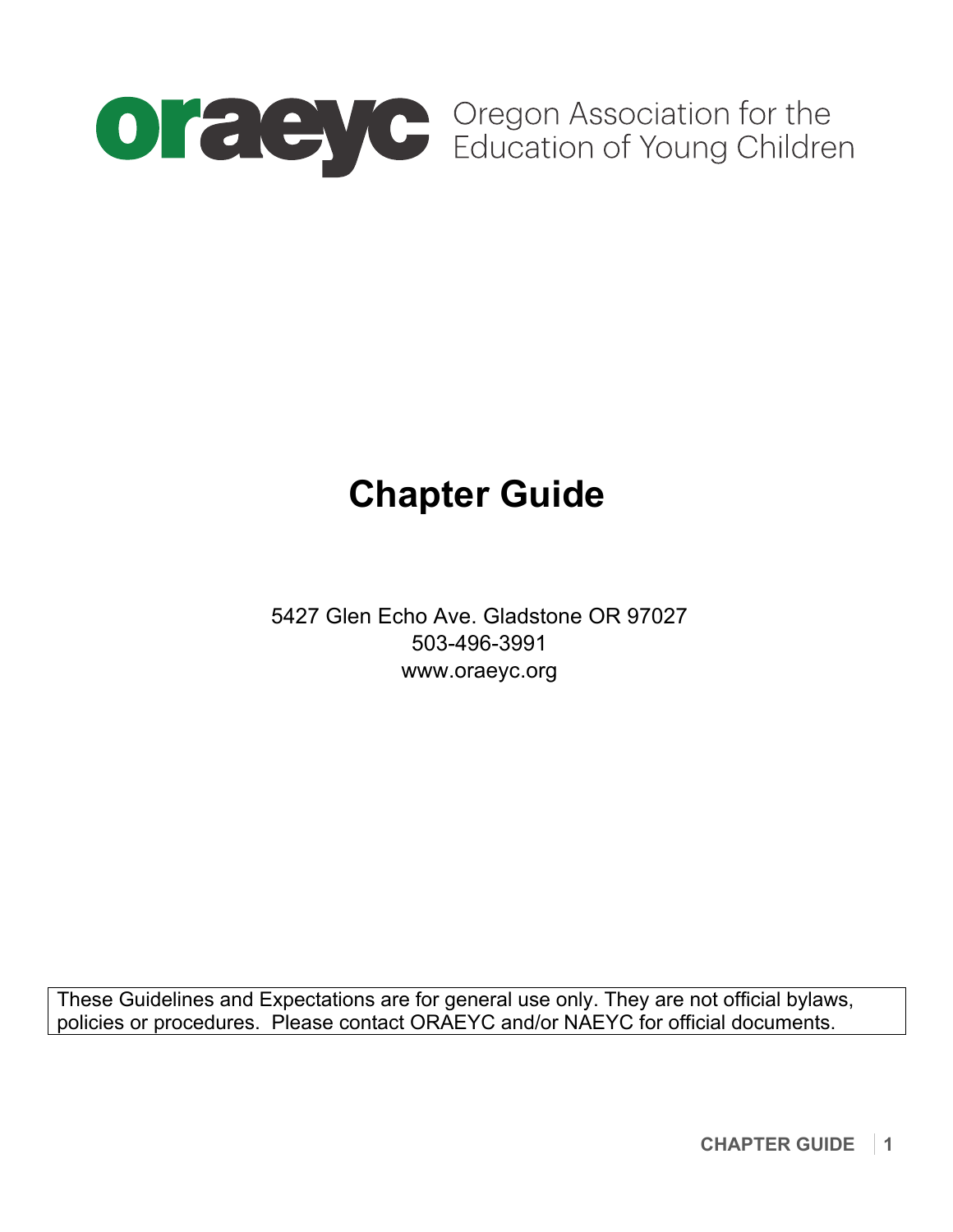Table of Contents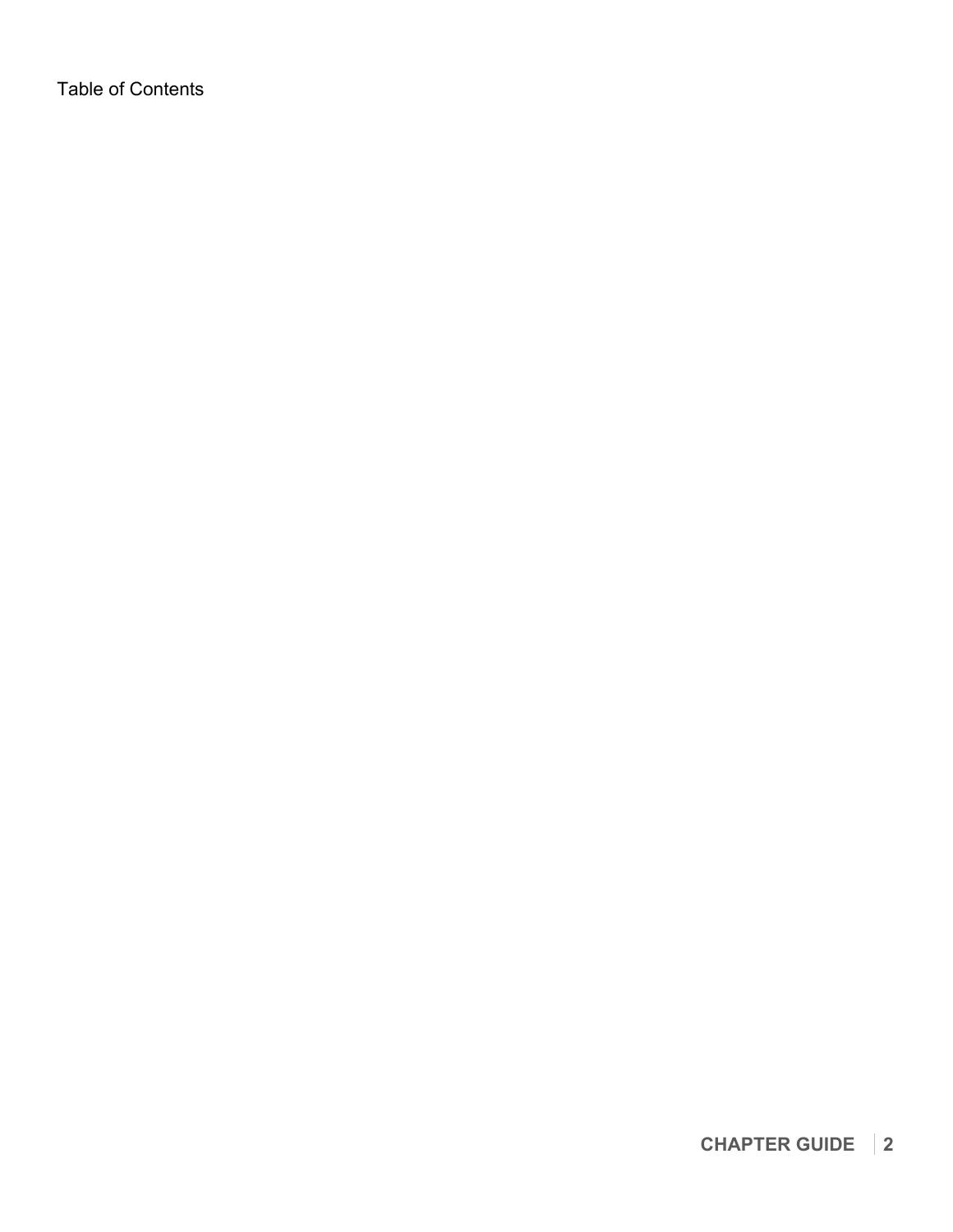# **Who are we?**

The National Association for the Education of Young Children (NAEYC) is a not for profit professional membership organization that works to promote high-quality early learning for all young children, birth through age 8, by connecting early childhood practice, policy, and research. We advance a diverse, dynamic early childhood profession and support all who care for, educate, and work on behalf of young children.

The association comprises nearly 80,000 individual members of the early childhood community and more than 300 regional Affiliate chapters, all committed to delivering on the promise of high-quality early learning. Together, we work to achieve a collective vision: that all young children thrive and learn in a society dedicated to ensuring they reach their full potential.

**The Oregon Association for the Education of Young Children** (ORAEYC) is the state affiliate of the National Association for the Education of Young Children (NAEYC). All Members of ORAEYC are also members of NAEYC.

#### **Vision Statement**

All young children thrive and learn in a society dedicated to ensuring they reach their full potential.

# **ORAEYC's Operating Structure**

The relationship between the ORAEYC and its chapters is based on reciprocal communication, transparency, partnership and the principles of high performing inclusive organizations and is intended to support a diverse community of members in accordance with NAEYC's vision, mission, values and strategic design. Chapters are a means to organize activities and events. Chapters are seen as an extension of the ORAEYC and are organized to maximize member engagement.

**State Affiliate**: The State Affiliate (OregonAEYC) is the primary structure for conducting the business of the association. The state affiliate Governing Council is responsible for establishing and enforcing the operation policies and procedures of the organization. Currently, Oregon is divided into local geographical Chapters and Regions to enhance the delivery of membership statewide. ORAEYC Governing Council will entertain additional chapter configurations.

**Chapters**: Any group of 10 or more ORAEYC members may petition the Governing Council to become a Chapter of ORAEYC. Members are encouraged to form Chapters with sufficient interest to have a core group of active members. Chapters do not need to be geographically defined. All Chapters are a part of ORAEYC. Each Chapter is provided services through the State Affiliate Governing Council. The Chapter President or their designee will serve as a voting member of the ORAEYC Governing Council. Chapter representatives are encouraged to attend all state governing council meetings. All members in good standing can vote at all Governing Council meetings.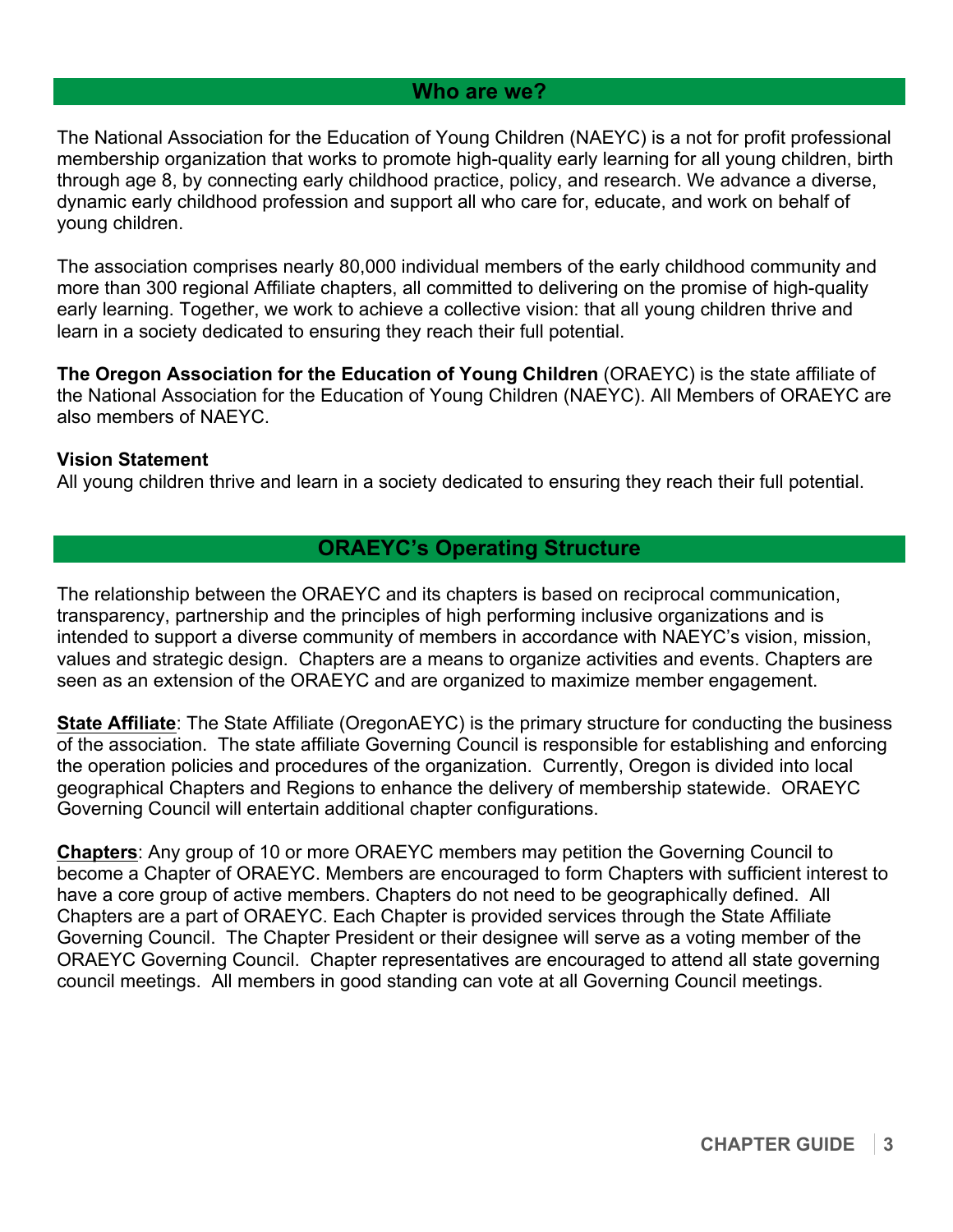# **Membership**

Membership categories and dues are established by NAEYC. All membership dues are paid directly to NAEYC. Membership begins on the date of joining and lasts for one year, ending on the day before a member's anniversary date.

Members join at the national (NAEYC) and state (ORAEYC) level. Members join through the NAEYC online system and can join more than one Affiliate (additional fees may be required).

# **How can a new Chapter be formed?**

A new Chapter may be established anywhere in Oregon providing its boundaries do not encroach upon an already established Chapter. Chapters can be formed as interest groups that crossestablished boundaries (i.e., a state wide Chapter for Infant/Toddler practitioners or a state wide book club).

Interested parties should contact the ORAEYC Executive Director for information and assistance.

## **Why would we want our group to become a Chapter of ORAEYC?**

Affiliation with ORAEYC/NAEYC can provide:

- $\checkmark$  General Liability insurance for the Chapter
- $\checkmark$  Tax exempt status
- $\checkmark$  Increased membership retention & stability
- $\checkmark$  Enhanced identity
- $\checkmark$  Combined resources and support
- $\checkmark$  Growth in the industry and association
- $\checkmark$  Membership promotion materials
- $\checkmark$  National membership campaigns
- $\checkmark$  Local, State and National networking
- $\checkmark$  Consultative support from State Affiliate Office
- $\checkmark$  Keep pace with political and legislative climate
- $\checkmark$  Leadership programs at National conference
- $\checkmark$  Leadership opportunities at local, state, and national levels
- $\checkmark$  Networking with Early Childhood Professionals
- $\checkmark$  Conferences, Training, and Educational opportunities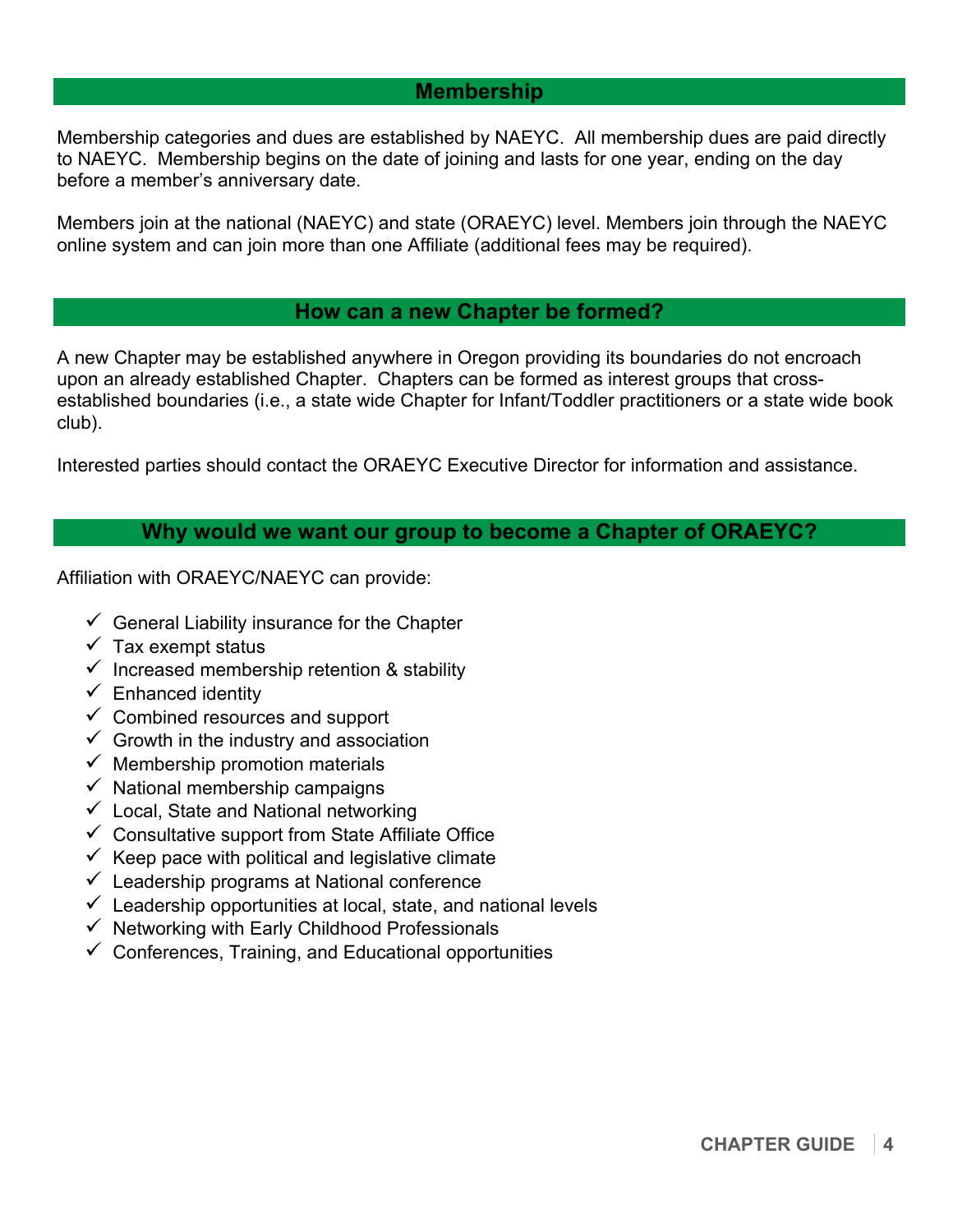# **Must we be a Chapter?**

Interested member groups do not have to form an official Chapter. Alternative groupings may be organized as a network, committee, workgroup, leadership team, or interest area or other structure as determined by the Affiliate. It is not necessary for Chapters to have an elected board unless the chapter has financial responsibilities (check book); however, groups entering into an agreement with ORAEYC and the benefits granted through such connection, should establish Policies and Procedures to ensure that activities do not cause the Affiliate to be in violation of NAEYC affiliate requirements, including National brand guidelines and required reporting and accountability procedures for audit and tax purposes.

The Affiliate office and Governing Council can assist in helping members make the best choice for meeting the needs of its members and addressing the intended goals. This may include the option of networking with existing Chapters to meet a common goal or to try an innovative member benefit option (such as a book club or social event without the formal process of forming a Chapter).

# **Forming a new Chapter**

A prospective Chapter will be considered when an interested individual contacts the ORAEYC expressing interest in forming a chapter. They must have a plan for meeting these guidelines:

- 1. The prospective Chapter must have 8-10 current members wanting to form a Chapter
- 2. The local group schedules an initial meeting to discuss Chapter Goals and Purpose
- 3. The local group may extend invitations to attend an initial meeting by mail, email, fax, or telephone
- 4. Note that local interest may vary, depending on your area

The Governing Council holds the right to consider Chapter requests and governance structures that fall outside of any of the above requirements on a case-by-case bases. In such a circumstance, the Affiliate office will modify the Chapter Agreement and other official reporting documents as needed.

## **Items a Chapter may want to request from the Affiliate Office to assist with Chapter Development:**

- A list of Oregon members within the chapter territory or identified interest group
- Membership materials
- Networking list of local chapters statewide
- " All Forms for developing Chapter (Chapter Agreement, Model Bylaws, Policies and Procedures)
- **EXECOVER THE COUNCIL OF STAFF Representative**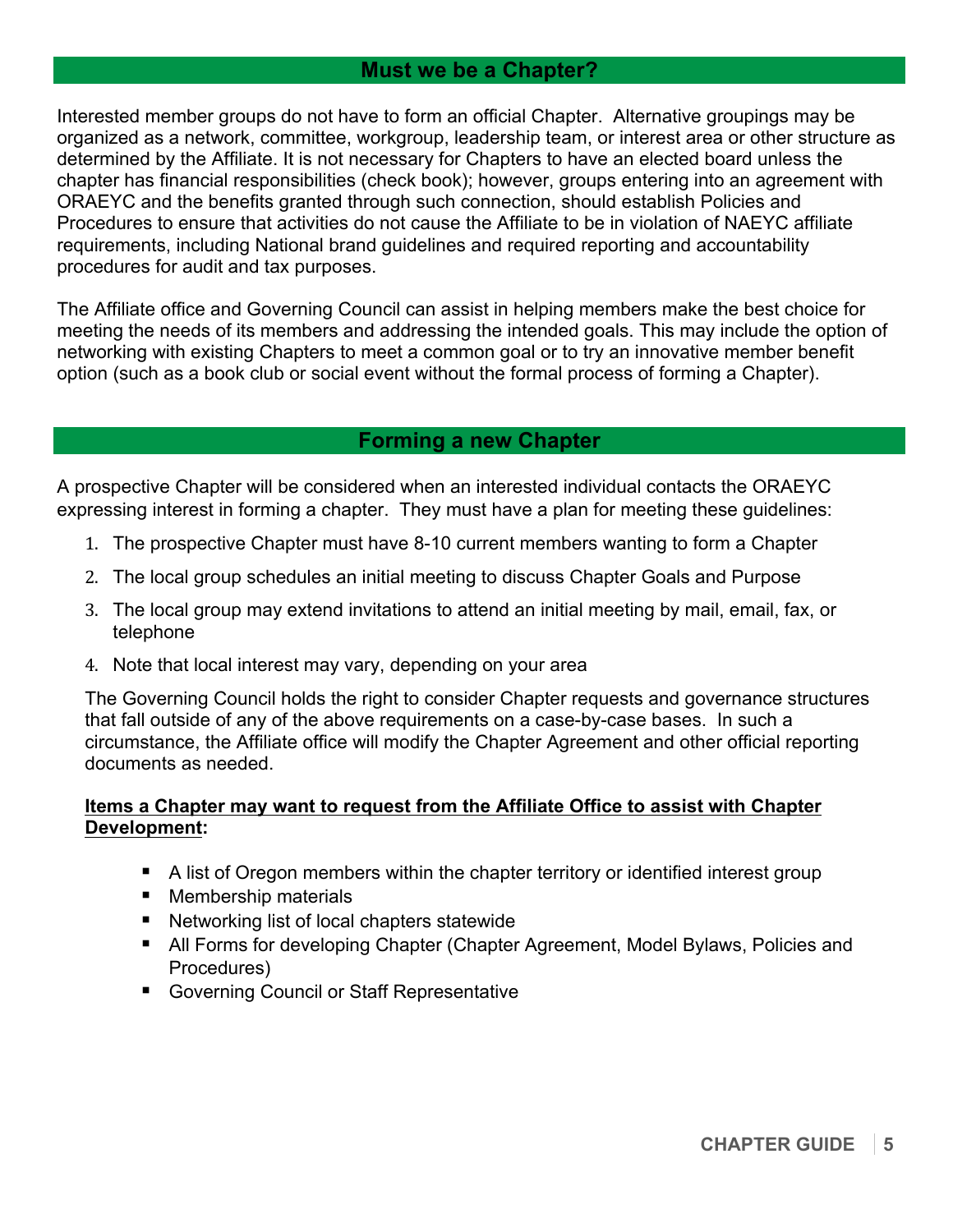# **Next Step: The first membership meeting**

In addition to assessing interest, the purpose of the first meeting is to explain the goals/purpose of forming a Chapter and the benefits to local members. The group elects or appoints a temporary chairperson, often the individual initiating the action.

The meeting should include networking opportunities and an overview of NAEYC and ORAEYC.

The agenda for this meeting might include:

- **EXE** Assigning a secretary to record minutes and attendance
- " An introduction to NAEYC, its History, Mission & Vision, and benefits to members
- An explanation of what is required to develop and maintain a chapter

## **What start-up cost will our Chapter face?**

There is no fee charged for becoming a Chapter. Chapters can usually expect to incur some expense for flyers and postage to notify prospective members of meeting activity.

Your chapter may also incur expense for the maintenance of a mailing list; office supplies; postage or to purchase checks & deposits slips from your bank. Other ongoing expenses might include:

- Refreshments for your meetings
- Phone calls
- Meeting handouts
- Chapter Laptop
- Website

# **Support offered to developing Chapters**

ORAEYC offers the support of a Governing Council representative to developing chapters for up to one full year. Prospective Chapters might be dropped after one year if the Chapter has not shown progress toward it's or the Affiliates goals.

Evidence of progress could include:

- Solid goals
- Scheduled meetings/events
- " Membership recruitment
- Adoption of Bylaws and Chapter Agreement
- Election of interim officers (See Elections)

ORAEYC has set aside money for Chapter start-up costs. The Governing Council decides on this amount. Check with the ORAEYC Affiliate office for current amount available.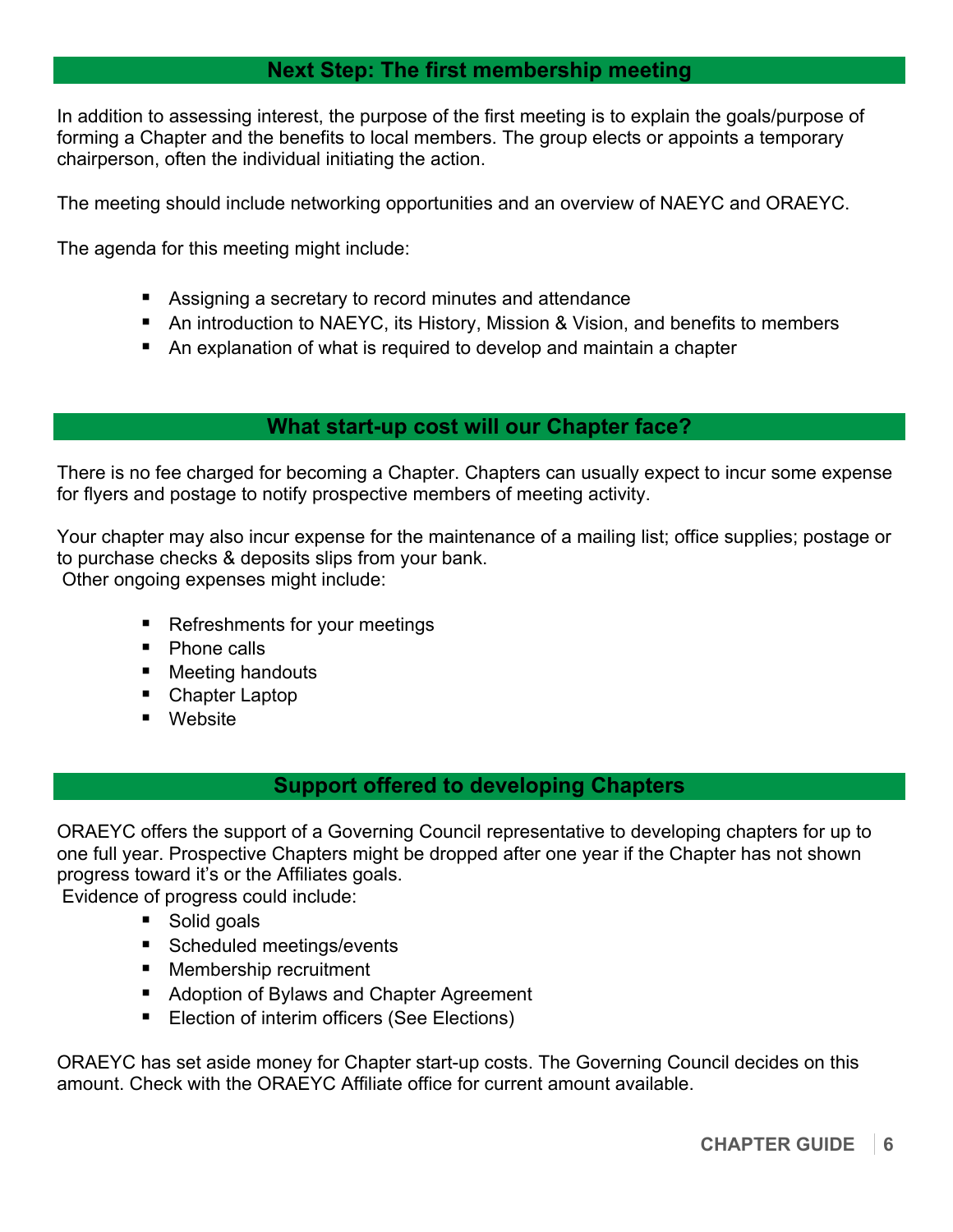## **Chapter Bylaws**

- The Chapter requests and reviews the Chapter Bylaws
- The Chapter may vote to adopt as is, or suggest amendments
- " Upon adoption, Chapter forwards bylaws (with amendments) to the Affiliate office for approval.

#### **Chapter Agreement**

- " This agreement outlines the responsibilities of both the Chapter, State Affiliate and the NAEYC.
- **The chapter submits two original copies of this document to the Affiliate office.**

## **What happens once we have completed these steps?**

Upon approval of the Chapter Bylaws and Chapter Agreement, the Governing Council will inform the Chapter Leadership Team members of Chapter Approval or may request additional information.

The Governing Council will assign a Council member to assist with orientation for participation and success at Governing Council meetings.

## **Must our Chapter have officers and elections?**

If your Chapter has financial responsibilities (Chapter checkbook) then your Chapter must have a minimum of three (3) elected officers with job descriptions. We suggest a President, Vice President and Treasurer/Secretary.

The officers that preside over your chapter in the formation stage are appointed or elected by consent of the membership. This can be done either electronically or in paper format.

Once your chapter receives approval, official elections must be held, according to the nomination process outlined in the bylaws.

The Chapter must maintain officers and submit officer updates to the Affiliate Office any time there is a change of officer. Contact us for an Officer Update Form; or visit the ORAEYC website on the chapter resource pages.

## **Chapter Officers must be current NAEYC members in good standing**.

**NOTE**: If the President or Treasurer's position becomes vacant or their membership expires, ORAEYC cannot send reimbursement or official Chapter contact information until the positions are filled and membership is current.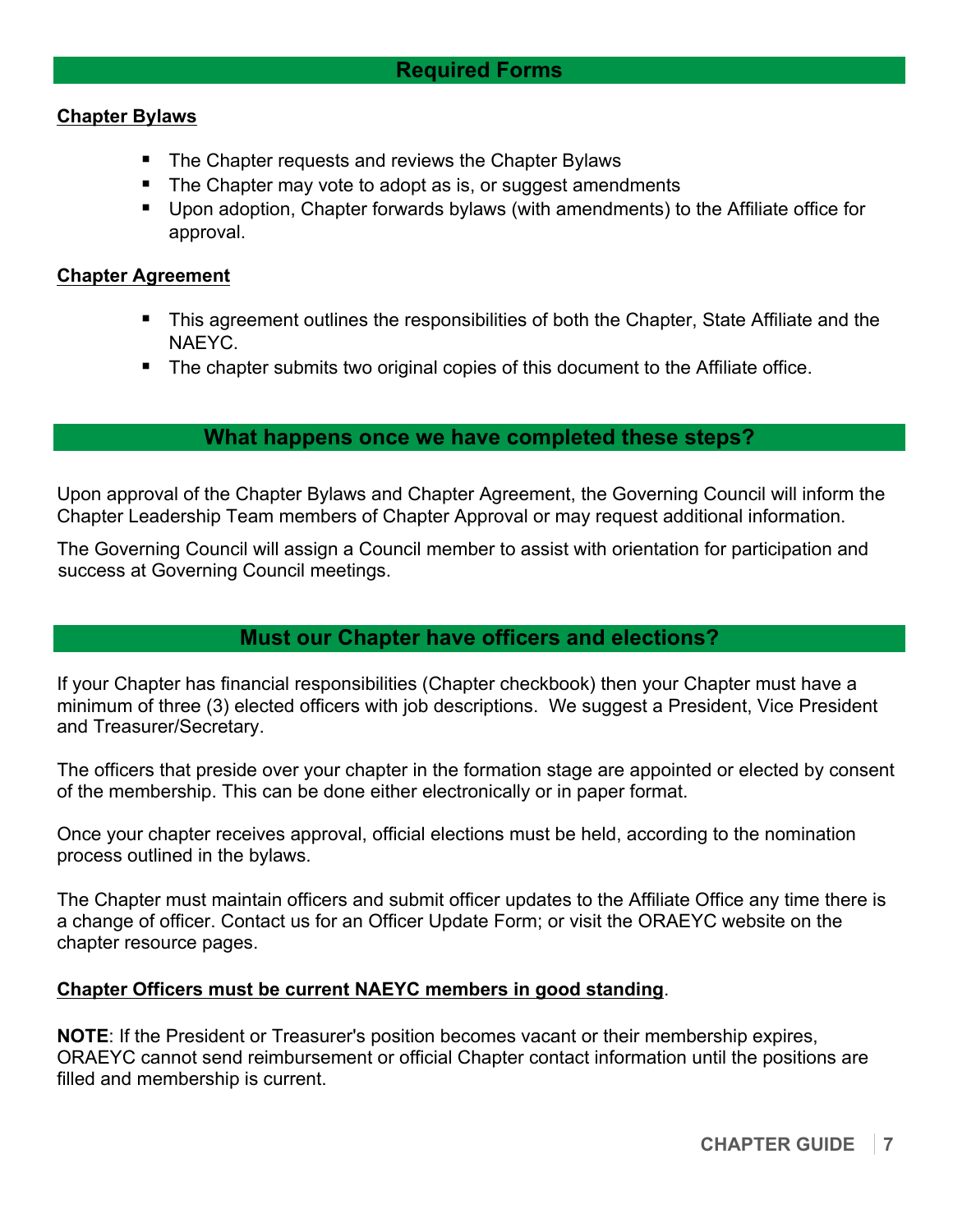# **Chapter bank accounts**

- 1. New Chapter bank accounts should be opened at a bank with ORAEYC approval
- 2. Chapter accounts must be accessible to at least two officers and the Executive Director
- 3. Chapter bank accounts must use the Oregon AEYC federal ID number
- 4. Chapter bank account names must read: (Chapter Name) Chapter of Oregon AEYC
- 5. Any authorized check signer cannot approve reimbursements or expenditures to her/himself for more than \$100.00

#### **Meetings**

#### **General Membership Meetings**

General membership meetings have two main purposes: to inform membership and encourage involvement. Chapters must hold at least 1 general membership meeting per year. These meetings, which are open to all members, are where plans for Chapter activities are discussed and approved, elections are held, budgets are voted on, and issues of concern to members can be raised.

#### *How many members must be present at these meetings?*

The **quorum** for a general membership meeting must consist of **at least 5 members of the Chapter**, including a minimum of 2 Leadership Team members and 3 general members. In the absence of a quorum, the Chapter cannot authorize expenditures of funds or vote on any business, but may have general discussions.

#### *How does the Chapter notify members of the meetings?*

Adequate notice of meetings is important to afford all members a meaningful opportunity to attend. The Chapter Leadership Team is responsible for ensuring that meeting notifications are sent in a manner designed to reach all members, and multiple means of communication may be necessary.

#### *What should happen at these meetings and how do we run them?*

Specific information must be conveyed to the membership at these meetings — including plans for activities and all planned expenditures, and a written treasurer's report. For this reason, preparing an **agenda** is crucial. The Leadership Team should decide what information it needs to convey, as well as what it needs to obtain from the general membership, such as a vote on the proposed budget or an amendment to the bylaws, and create an agenda that will dictate the flow of the meeting. Some Chapters find it helpful to include the agenda on the meeting notice to inform members ahead of time of the topics that will be discussed.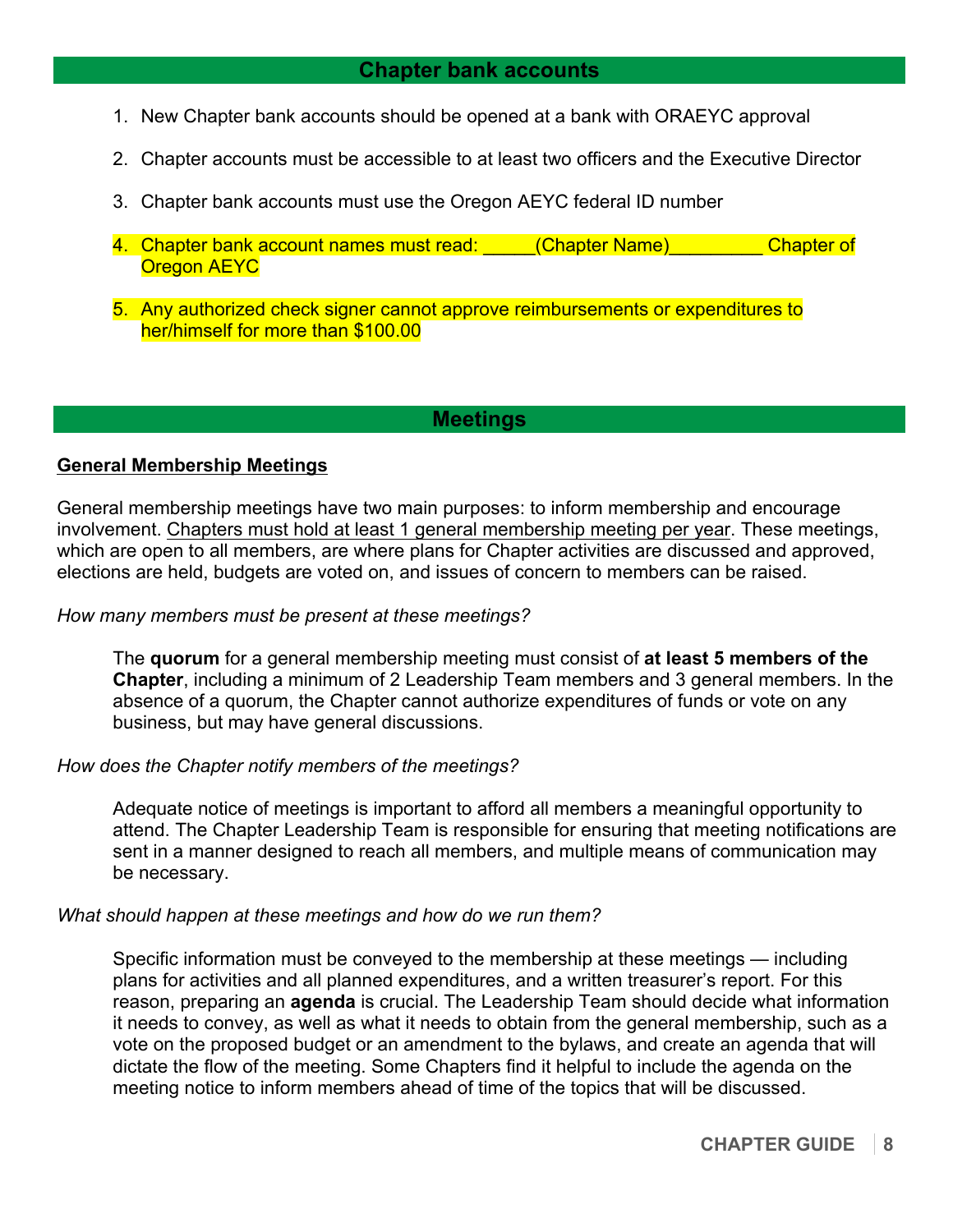The proceedings of every general membership meeting must be recorded in **minutes**, and a draft of the minutes must be distributed at the next meeting for review and approval by the membership. Minutes serve as important records of your Chapters discussions and decisions.

Unless your bylaws state otherwise, meetings must be conducted in accordance with *Robert's Rules of Order (or Roberta's Rule of Order)*

#### **Leadership Team Meetings**

Leadership Team meetings are meetings of the members of the Chapter's Executive Board. However, these meetings are to be open to all Chapter members to attend. Individuals who are **not** members of ORAEYC may only attend leadership team meetings with the approval of the Leadership Team and do not have voting privileges.

Generally, the more detailed planning of Chapter activities and budgeting occurs at the Leadership Team meetings. According to our bylaws, at a minimum, a written treasurer's report must be presented at every Leadership Team meeting. In addition, ORAEYC requires that the president (or their designee) meet with the Governing Council quarterly, facilitating communication between the ORAEYC and the Chapter regarding Chapter goals as well as coordination of activities.

#### *What issues get voted on at a general meeting vs. a board meeting?*

There isn't really a set answer to this; it depends on how your group operates. Some groups have only occasional informational meetings for the general membership, and the leadership board handles most of the real business. Other groups have regular monthly general meetings, and they do much of the group's major business at those meetings.

There are only a few things that must be voted on by the membership, mostly involving changes to the group's structure, such as a bylaws amendment or revision. Your bylaws may specify other required votes, such as approval of an annual budget. It also may make sense to vote on things for which you want broad-based support, such as creating a major new program.

Members have the right to vote on other items or change the board's decisions by raising topics at general meetings. But as a rule, you shouldn't be voting on which cookie dough company to choose for your fundraiser or whether the color scheme for the auction should be blue and white or green and yellow. Committees and the board best handle those types of nitty-gritty items. Keep your general meetings short, friendly, and informational.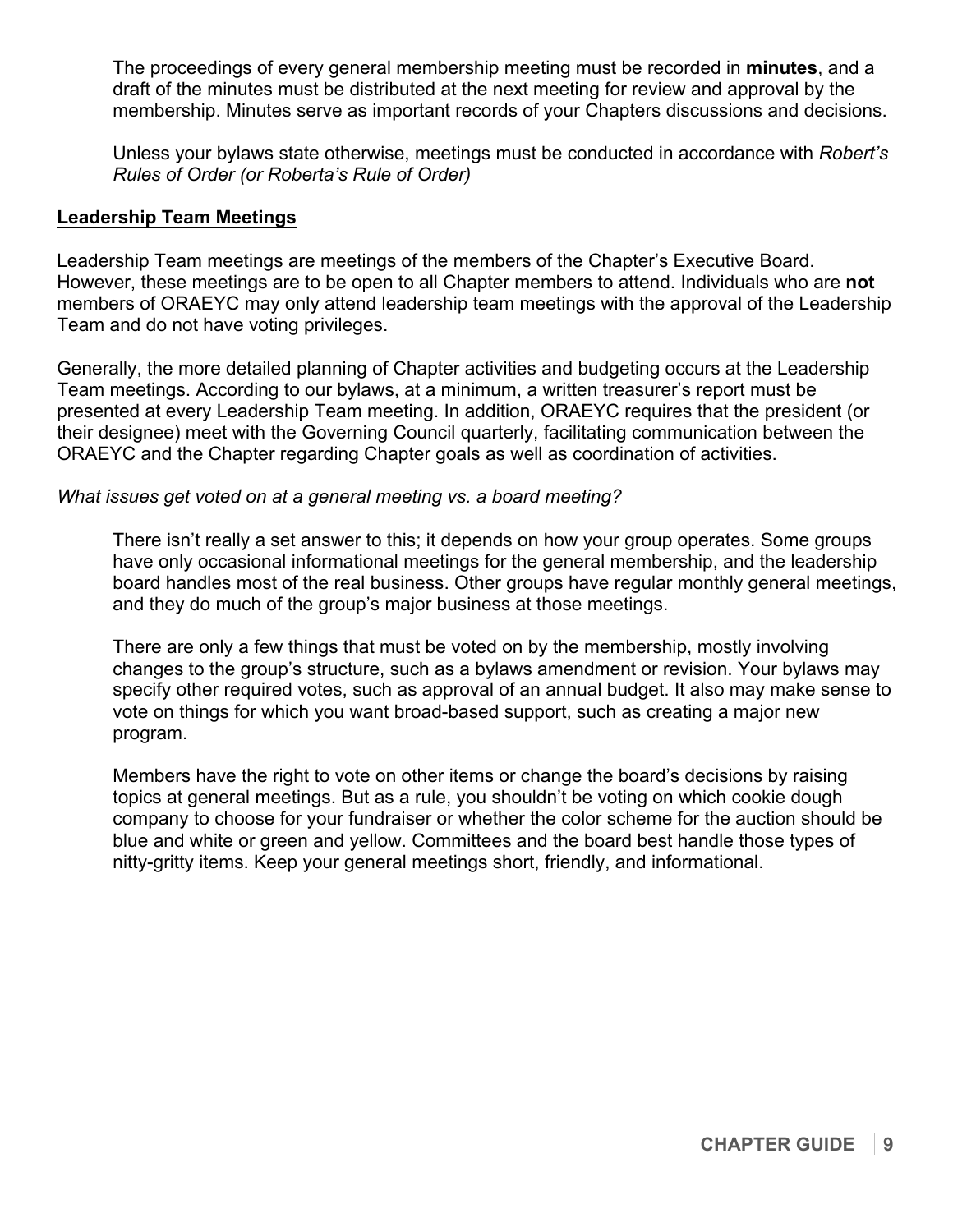# **Meeting Minutes**

Meeting minutes are the official record of the actions and decisions taken in a meeting**.** Minutes capture the important actions of a meeting without recording a verbatim transcript of what was said. The format for keeping meeting minutes starts with the date and purpose of the meeting. It then lists those attending. Motions and resolutions presented during the meeting are listed and are identified as having been passed or denied. The minutes are presented for approval to the body that held the meeting the next time that they convene.

#### **Meeting Minutes:**

- Are legal documents and can be subpoenaed
- " Should be clear, concise and accurately reflect the business conducted are to be kept in file for the duration of the Chapters existence and returned to the Affiliate upon dissolution of Chapter
- Should be accessible to the membership and outside upon request
- Serve as a historical reference for decisions made by the leadership; including policies and positions adopted by the group
- Are useful guidelines for staff, and future officers and leaders make it possible to determine precisely what action was taken on a matter at previous meetings
- Sent to the affiliate office for documentation

#### **Lost Minutes**

Meeting minutes are a record of what was done at a meeting, not a record of what was said. So you don't need to recreate the meeting. You just need to remember what decisions were made. You and your officers should be able to take a look through the agenda and recall what actions were taken. If you approved any expenditure, your treasurer should have notes on those.

# **Electronic Voting**

The ORAEYC Governing Council adopted new guidelines that allow email voting on matters discussed at board meetings. This helps keep those members who are unable to attend a meeting in the loop about what has happened at the meeting, but also gives them a voice.

In many organizations, board discussions by email enhance participation. This should not be discouraged. But more frequently, email voting is not used to promote thorough discussion and involvement. Most nonprofits are interested in email voting in order to make decisions *without* discussion or involvement -- typically on items that appear not to need either.

Between meetings it may be more convenient to take board action by written consent done via email. But email voting can also serve to effectively discourage rigorous discussion.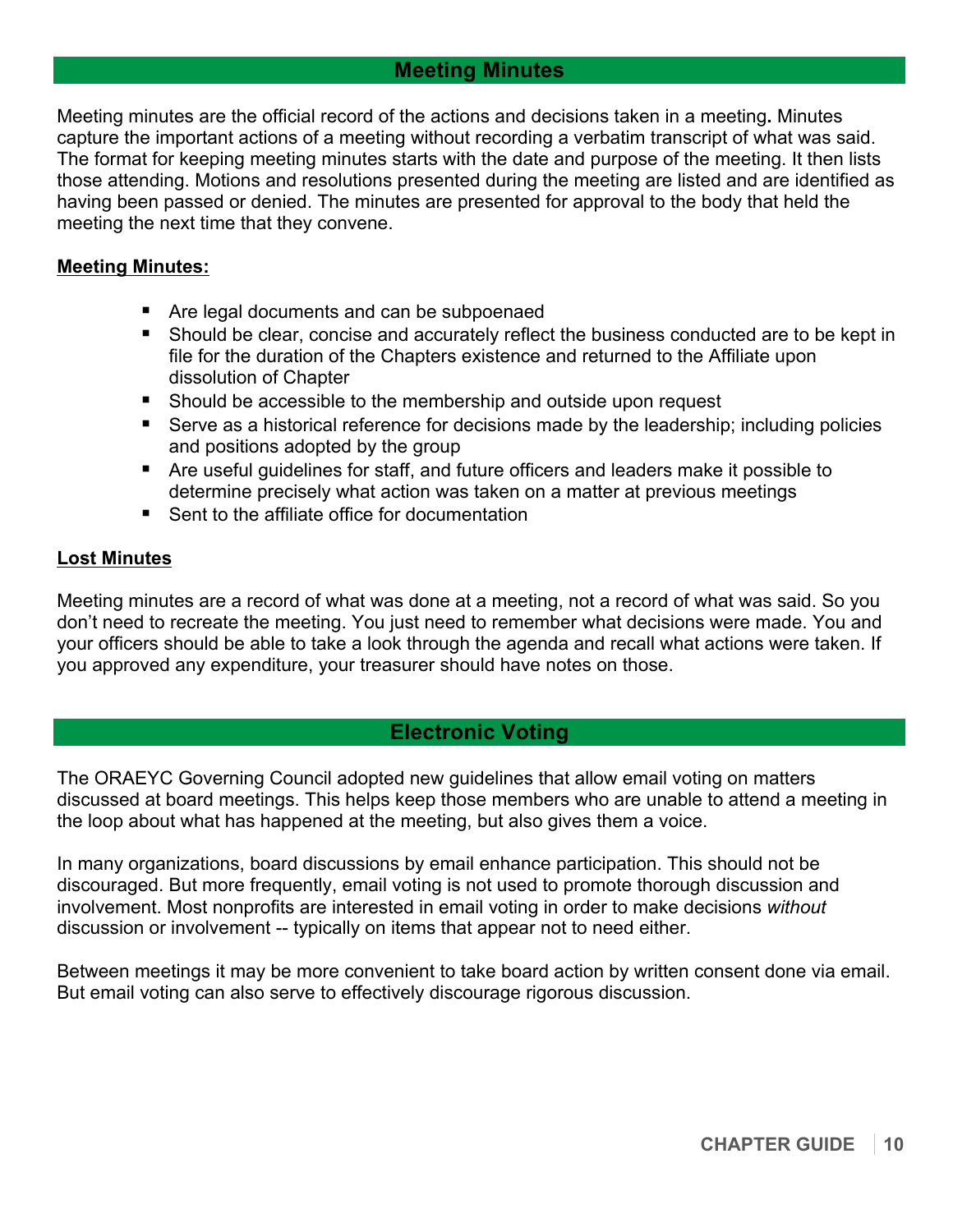# **How does our Chapter keep track of its membership?**

NAEYC maintains the AMS database and ORAEYC affiliate office can produce chapter membership reports that can be accessed online by designated officers. This report includes a new member address list as well as a current membership list.

Remember that chapter members are also affiliate members.

# **Can our Chapter design and use its own logo and letterhead?**

Before a Chapter is officially approved, it may not use the NAEYC or ORAEYC logo in any form. Chapters agree to use a logo as approved by ORAEYC and NAEYC Branding Guidelines. Chapters will be given a Branding Tool Kit upon approval of Chapter status.

## **Can our Chapter ever change its boundary?**

The Chapter Agreement outlines your chapter's boundaries and is a binding delineation of territory. The Governing Council reserves the right to alter boundaries as needed as long as the Chapter is given 60 days' notice, and the new boundaries does not conflict with an already existing chapter.

## **What steps should I take if I want to restart an inactive Chapter?**

Please contact the ORAEYC Affiliate Office for guidance. The Staff and Governing Council will help get your Chapter revitalized! As each situation is unique there are no specific guidelines. Your first step is to contact us.

# **Continuing and/or established Chapter expectations**

Chapters must operate according to their duly approved Chapter Agreement, Chapter Bylaws, and all federal and state laws governing the operations of non-profit 501(c)(3) corporations.

Ideally, Chapters should maintain a minimum of 10 active ORAEYC members for each year. Chapters falling below this minimum may be required to submit a recruitment action plan and a list of Chapter officers who are members in good standing. The Governing Council will review this petition and determine if the Chapter needs assistance from the Governing Council/ Staff, or should be put on probation or dissolved. This is a case-by-case consideration.

Chapters will evaluate their by-laws, policies and procedures and ethical conduct at least every two years. Meeting minutes shall reflect action.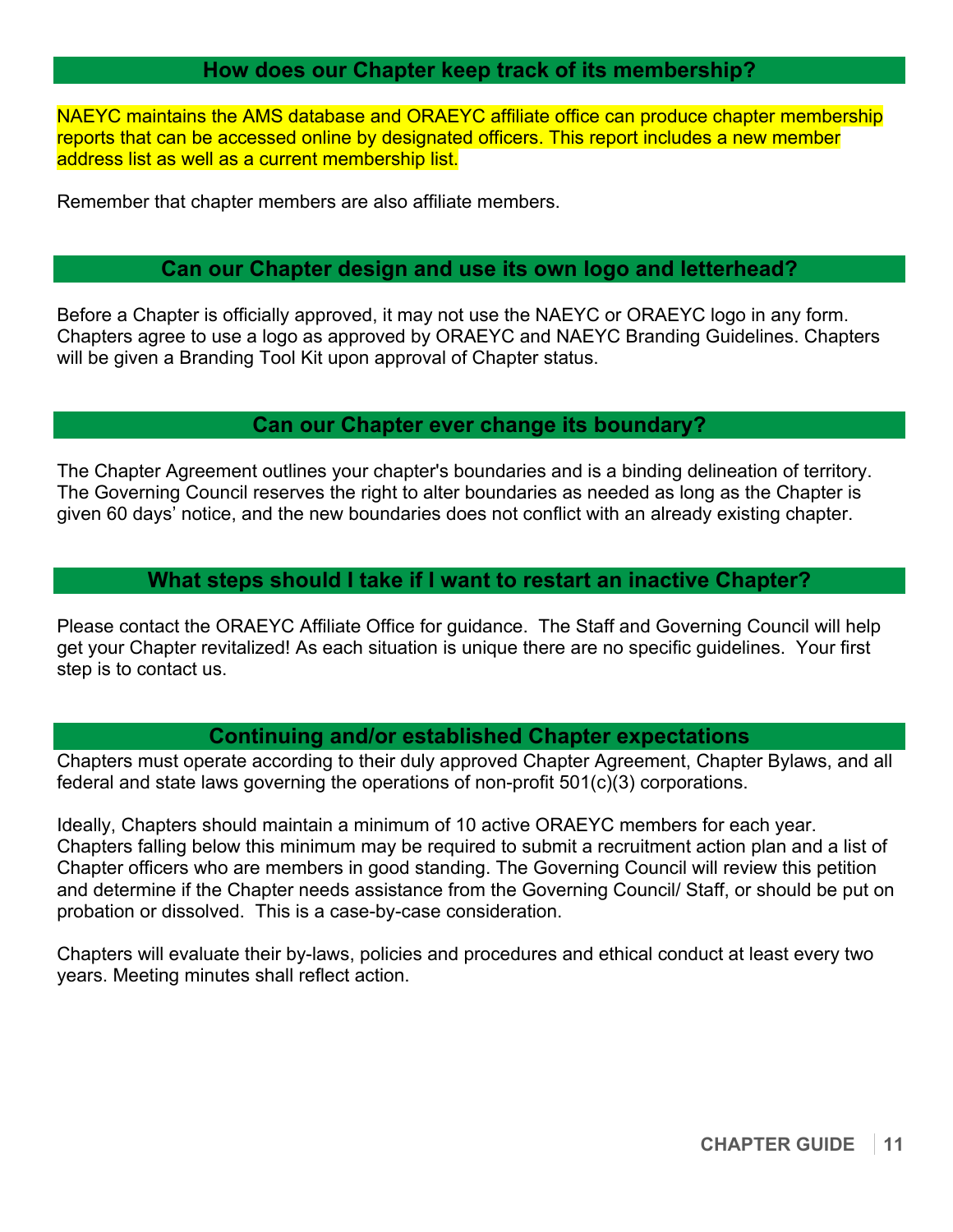# **Vision, Mission and Values of NAEYC**

ORAEYC and its' Chapters are not required to adopt the NAEYC's verbatim, but are expected to maintain and adopt a vision and mission that focuses on promoting high-quality learning for all children birth through age 8 and advancing the early childhood profession and supporting all young children.

# **Brand identity**

ORAEYC and its' Chapters will maintain a brand identity consistent with NAEYC's brand identity and will comply with NAEYC Brand Guidelines. Chapters will receive a Branding Tool Kit for reference.

## **Membership engagement**

Chapters are asked to hold at least 2 membership events per year, but are required to hold at least one. Activities and events should include member engagement opportunities such as Conferences; Trainings; Week of the Young Child; Public Policy Forums; etc. Chapters are encouraged to meet the specific needs of their area and include innovative and engaging opportunities for members.

The Affiliate office can provide registration for Chapter Conferences. Contact ORAEYC for the fee schedule.

Chapters should have an expressed method for reaching its members to alert them of activities. This could include emails, Facebook, newsletters, etc.

# **Membership activities calendar**

Chapter will plan and submit a calendar of activities/events with their annual Chapter Plan in coordination with other Chapter and State events. Chapter must try to avoid duplication and overlap of services to members in the area by confirming dates of conferences in advance with the Governing Council. Chapters within a 100-mile radius will not hold an event within 30 days of the Annual State Conference (October and April) unless prior approval has been granted.

# **Requesting money from the Affiliate**

ORAEYC is seeking innovative ideas that promote our mission and strategic design. Chapters may apply for assistance in funding projects that support innovative strategies, support and solutions that attract and retain members. To be considered for funding, Chapters are to submit a Request For Funds form a minimum of 30 days prior to the date needed.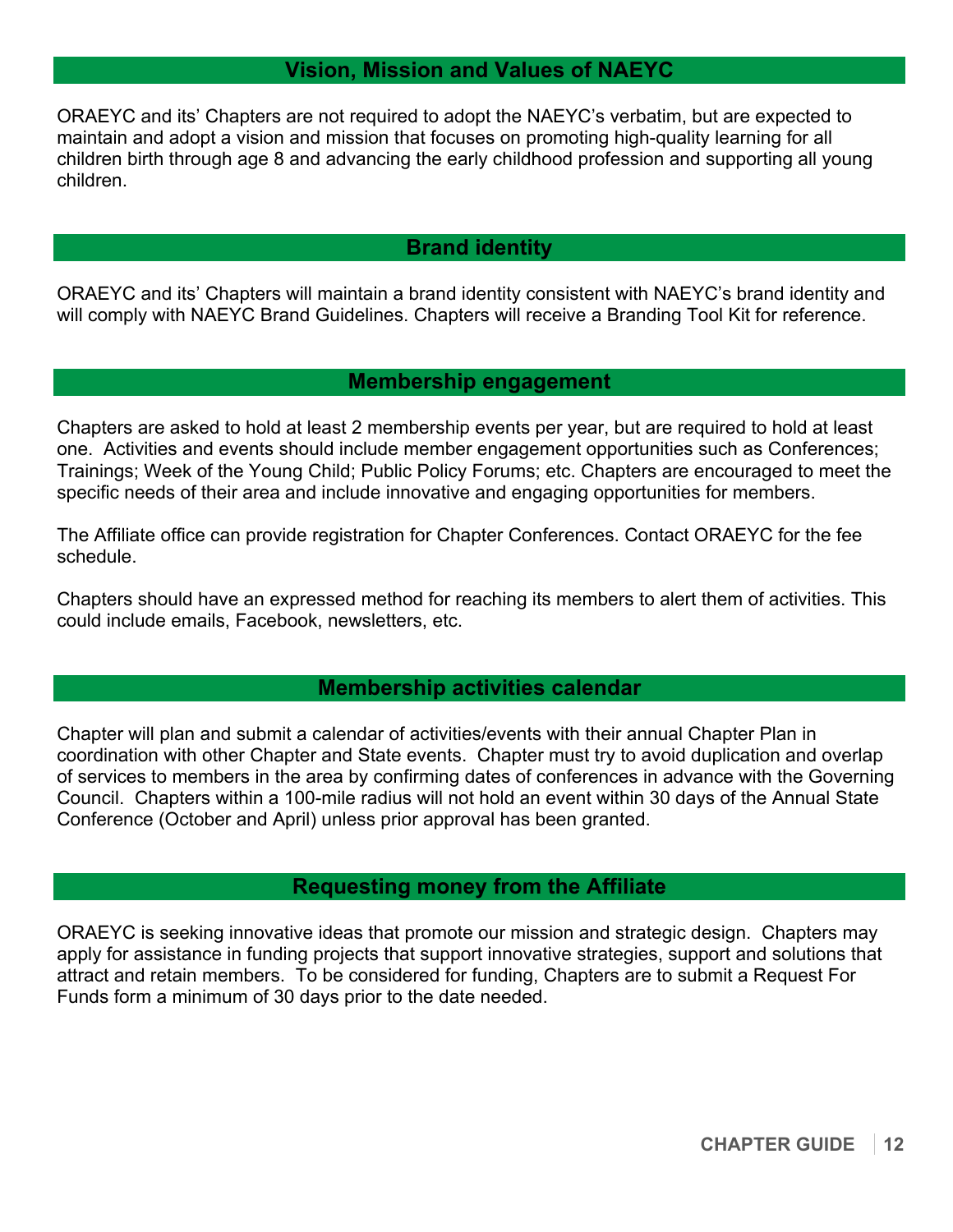## **Representation**

Chapters agree to send representation to a minimum of TWO Governing Council meetings per year. Chapters are encouraged to send one or two representatives (one being consistent) to maintain continuity and enhanced communication. If Chapters are unable to attend in person, the Governing Council will provide a phone-in option. Chapters are encouraged to mentor leadership opportunities within their structure and the larger AEYC structure as well (State and National).

#### Reimbursement: See current reimbursement policies.

#### **Chapter income**

Chapters may charge fees for activities, events and products within the agreed upon Affiliate policies and procedures. Chapters are encouraged to offer a member discount to events and activities.

Chapters must report all income to the ORAEYC Affiliate office. Chapters must submit to the ORAEYC Affiliate office information about the origin of the income, intended use of the funds, organization granting/ donating the funding, and a copy of the income award letter.

Chapters may solicit funding from local businesses to help offset activity costs.

#### **Grants**

Any request or contract for external funds that is submitted under the name of the ORAEYC must be pre-approved by the ORAEYC Affiliate office. Since all Chapters use the OregonAEYC federal ID number, our office needs to know what grants are being applied for to eliminate dual requests (refer to the Oregon AEYC Finance Policies).

## **Reporting**

Chapters shall file with the ORAEYC Affiliate office **annual** reports including:

- " A list of officers, all of whom are active NAEYC members in good standing
- Chapter Calendar of events for member engagement activities
- Chapter Financial reports as required by Aug. 1
- " Minutes of membership meetings (minimum of one per year). Send a copy of all meeting minutes to the affiliate office promptly.
- Minutes of Leadership Team review of Chapter Bylaws, ethical conduct, policies and procedures (required every two years)

Failure to do so: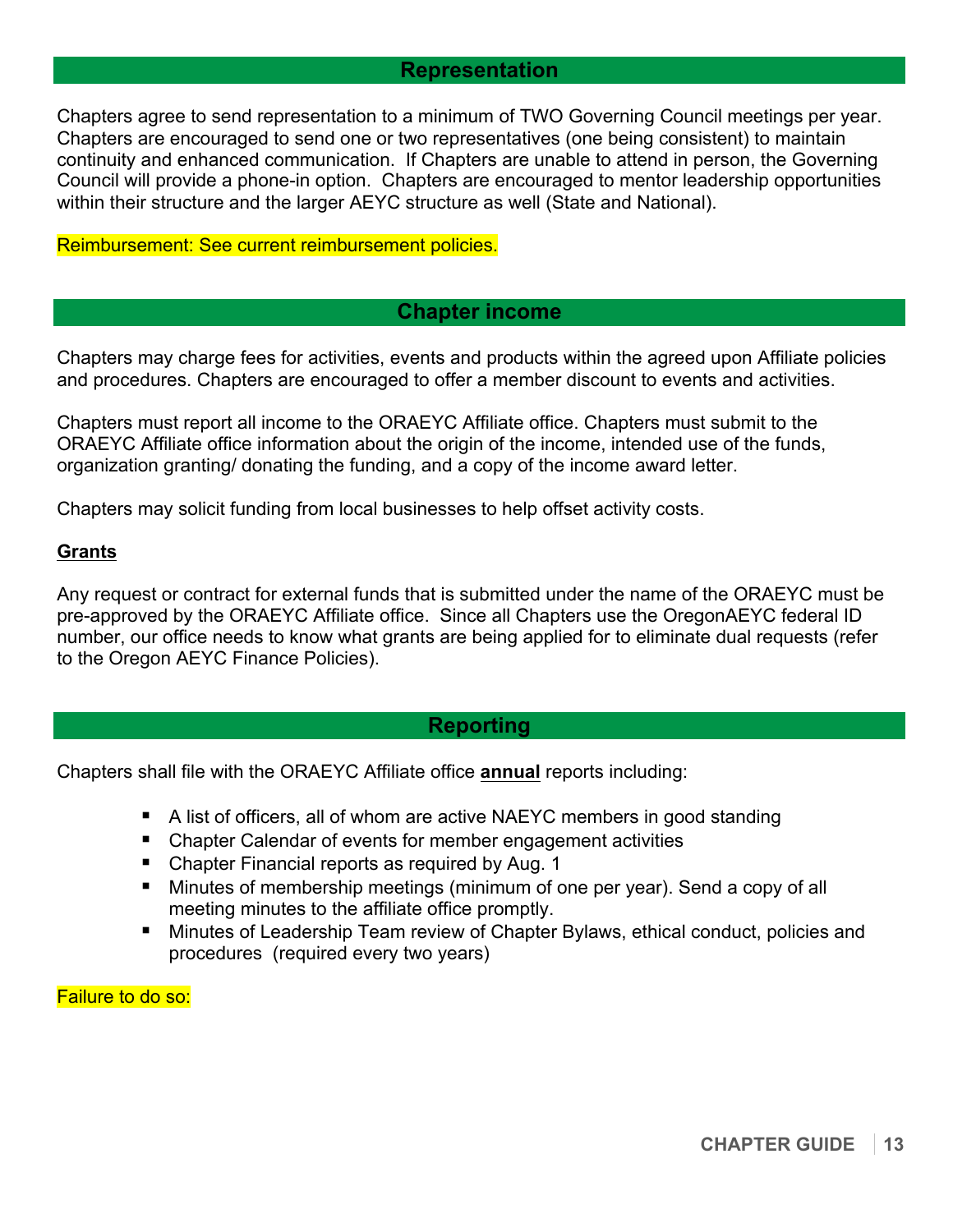## **Bylaws, policies and procedures**

The Model Bylaws we use have been adapted from the NAEYC "Model Bylaws for Local Affiliate Groups". Because Chapters are sub-groups of ORAEYC, for incorporation and tax purposes, Chapter Bylaws cannot be in conflict with ORAEYC Bylaws or policies.

Chapters should establish Policies and Procedures to ensure that Chapter activities do not cause the Affiliate to be in violation of NAEYC affiliate requirements, including National brand guidelines and required reporting and accountability procedures for audit and tax purposes.

Model Bylaws provide an organization with an operational framework within which is can best function and protect the rights of all members of the organization. The framework must be rigid enough to provide for strong governance, yet flexible enough to allow for the potential growth and development of its local chapters. The members and the Leadership Team must approve any changes to Bylaws.

## **Public Policy engagement**

NAEYC's public policy work at the federal, state and local levels reflect the Association's position statements, standards for early learning programs, standards for teacher preparation programs, and other resources as well as research and evidence from the field. Our issue-driven advocacy is conducted directly with policymakers and through technical assistance, materials and other support to our affiliates and others working on shared public policy goals and efforts.

ORAYC Governing Council hosts a Public Policy Committee. Contact the ORAEYC affiliate office for advocacy opportunities.

It is important to remember that we are a nonpartisan organization. This means that we do not support or oppose candidates.

Local political advocacy can include the following:

- Get Out to Vote campaign
- Host a candidate Forum
- " Develop an Candidate Questionnaire
- **•** Organize a local rally
- " Support/inform members of Ballot Measures that affect young children, families and the profession

ORAEYC is represented on state policy bodies including the Childhood Care and Education Coordinating Council and the Early Childhood Initiatives Advisory Committee. We participate in collaborative efforts to ensure quality care and education for all young children.

## **Please refer to the NAEYC webpage for complete policies and procedures.**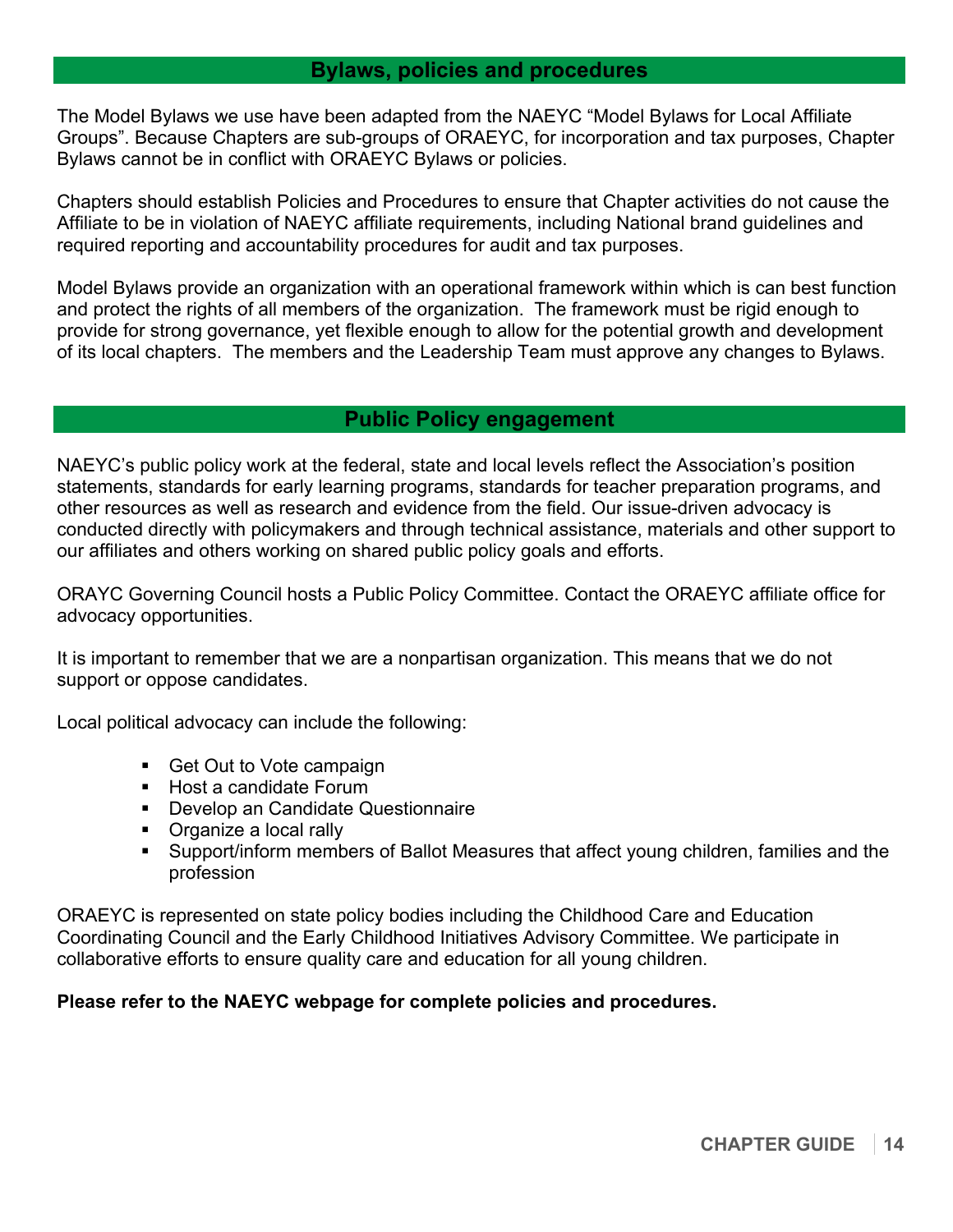# **ORAEYC responsibilities to Chapters and Members**

NAEYC Affiliates must ensure that they and any of their Chapters adhere to the highest legal and ethical standards, protecting the name, reputation, and intellectual property of the Association, ensuring sound nonprofit management and governance, and maintaining positive relationships with all Affiliates and with NAEYC.

ORAEYC and its Governing Council will provide services to local/interest Chapters including leadership training, organizational/operational management, membership services and limited technical assistance.

## **Member communication, updates and satisfaction**

ORAEYC will provide membership with quarterly updates including public policy issues and advocacy engagements concerning issues facing the early childhood education field.

ORAEYC will maintain its Webpage and Facebook page to stay current and relevant.

ORAEYC will seek opportunities for members to give feedback about their organization and activities (annual or biannual member surveys, conference surveys etc.).

ORAEYC will market Chapter activities and events.

## **Governing Council**

ORAEYC will hold its quarterly meetings in various geographical locations throughout the state to encourage member engagement opportunities. ORAEYC will cover out of pocket expenses as in accord with its meeting policies and procedures**.**

# **Representation of Governing Council Officials**

ORAEYC is governed by our Governing Council (board of directors). The Council consists of these elected positions: President, President Elect (or Past President), Treasurer, and Secretary. The Executive Committee includes those elected positions plus one (or up to two) Members at Large.

All Chapter Presidents or their designee have voting rights. The Governing Council adopted the right for all current members attending Governing Council meeting to also have voting privileges.

ORAEYC seeks to find a balance of representation on all boards and leadership positions. Implementing HPIO (High Performing Inclusive Organization) principles effectively requires careful attention to ensuring that multiple perspectives are reflected within groups and also to establishing and maintaining group norms of individual behavior to ensure respectful consideration of those perspectives.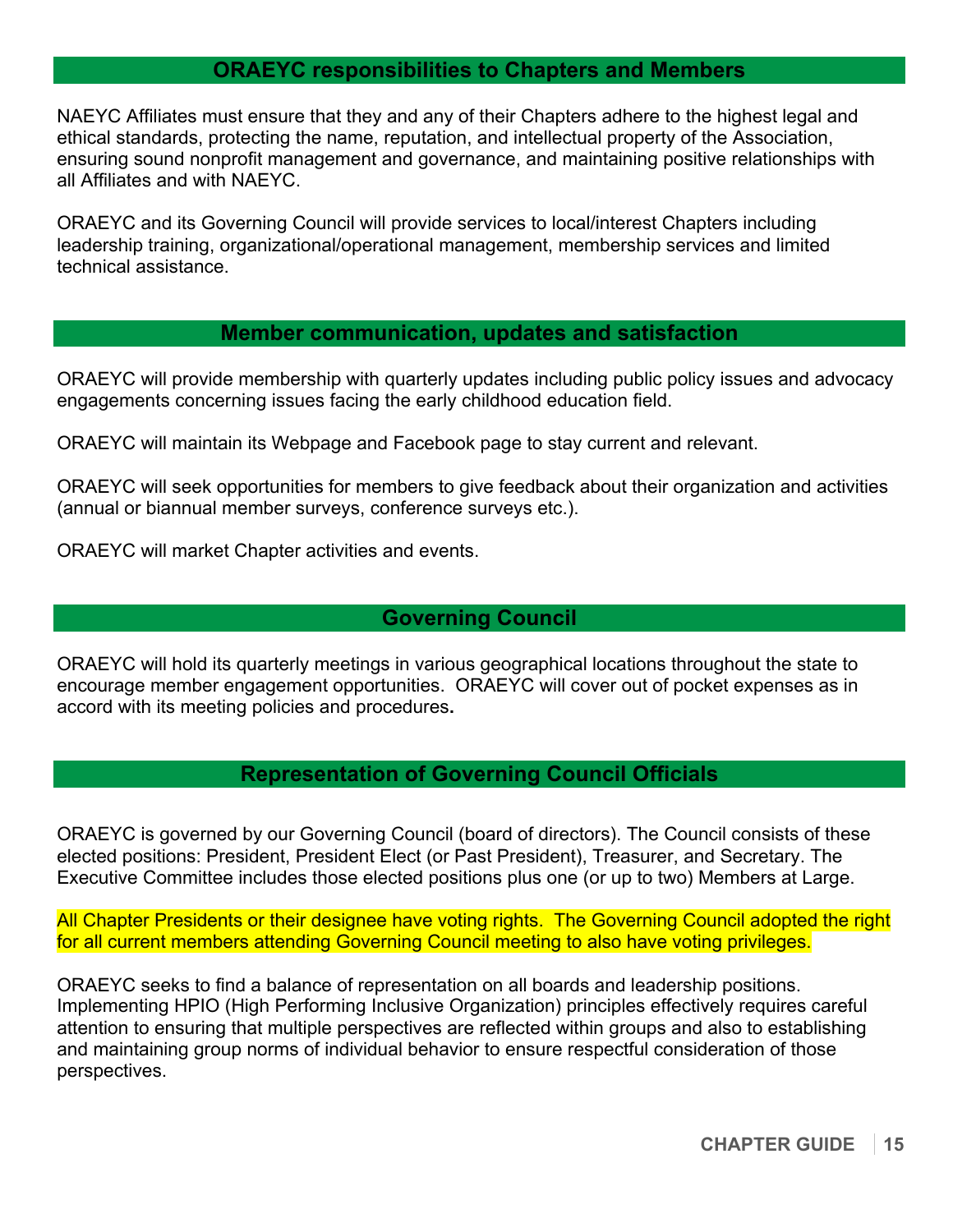If you are ready to make a commitment to a higher level of professional service, please consider joining our meetings. If you personally are interested or know someone who would make a good candidate for service at the state level, please talk to them about placing their name in nomination. You can self-nominate as well.

# **High Performing Inclusive Organization**

In the early 2000s, the NAEYC Board affirmed its commitment to become a more highly functioning organization by adopting a set of principles to define key characteristics of high-performing inclusive organizations. These principles exemplify NAEYC's mission and vision as an Association that is enriched by and continually grows from its ongoing commitment to diversity and inclusion as a core value.

# **Tax exempt status**

Chapters qualify for tax-exempt status by virtue of becoming an ORAEYC Chapter and by following ORAEYC policies and procedures.

# **Chapter insurance**

Liability insurance is provided to Chapters for a low annual cost. The fee is determined on your Chapter bank account. The Governing Council determines the annual amount.

# **Chapter insurance**

Civility and Respect for each individual's dignity are required at all Affiliate and Chapter activities. Any conduct that is inconsistent with these principles is simply not acceptable and will not be tolerated. More specifically, any form of harassment related to an AEYC activity- including sexual harassment, racial, ethnic, disability, gender or any other harassment- is absolutely prohibited and will result in action by the Governing Council. If you are subject to any harassment or witness any foul conduct please report immediately to any ORAEYC representative present.

Diversity Policy: ORAEYC affirms its commitment to cultural diversity. We recognize and value the ethnic, religious*,* and racial richness of our state and encourage mutual respect and understanding among all people. We recognize that true excellence in organizations and communities results from identifying, serving and enlisting the participation of all people who represent the rich diversity of our nation's heritage.

Diversity refers to the representation of the wide variety of backgrounds (including racial, cultural, linguistic, gender, religious, international, socioeconomic, sexual orientation, differently-abled, age and others) that people possess, whereas inclusion refers to what happens to people once they are in an organization, institution or social context. ORAEYC promotes inclusion, civility and respect to all members of our organization and society as a whole.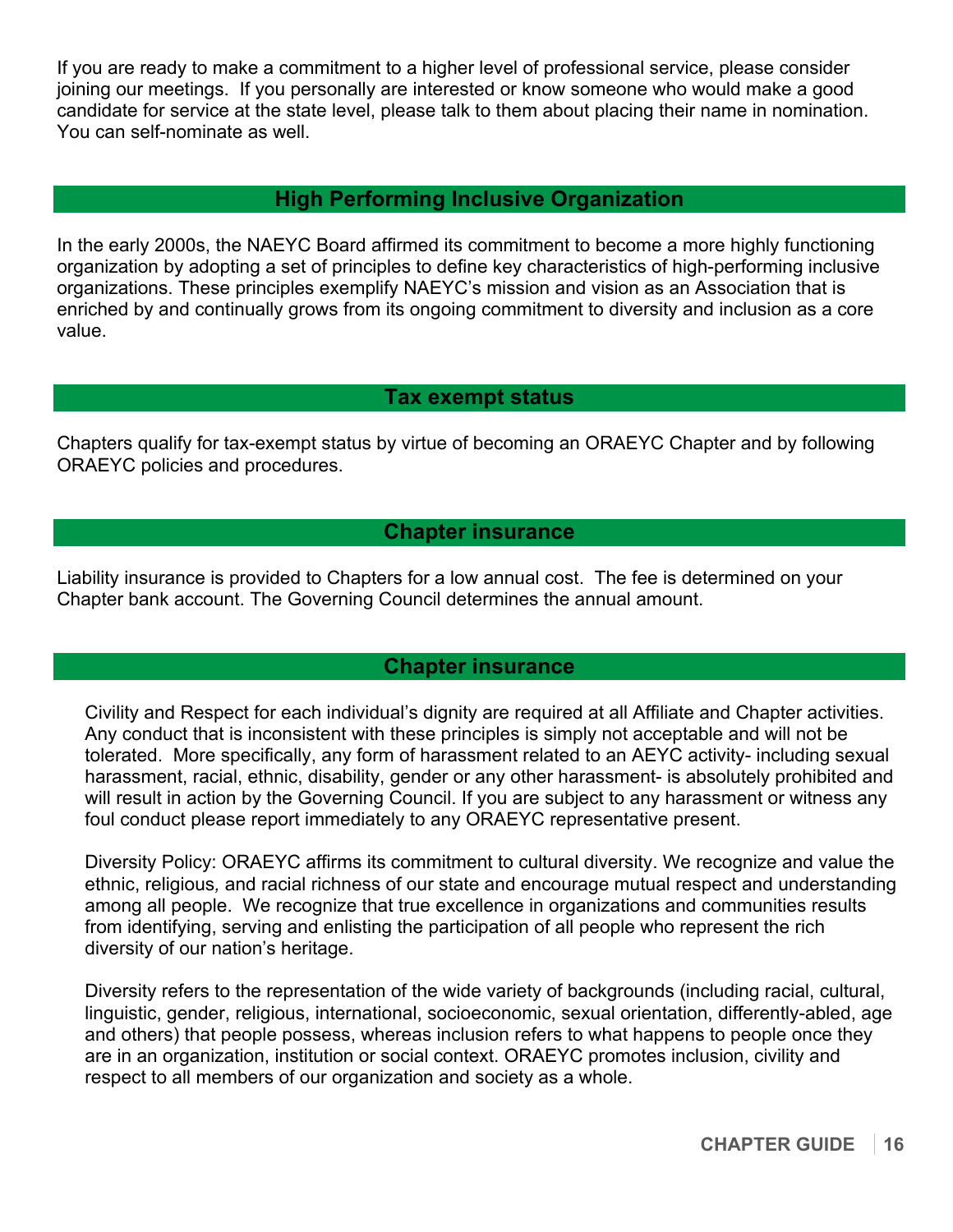# **Conflict of interest**

Chapters should have procedures in place to address conflicts of interest. Generally, a conflict of interest is a situation in which the personal interests of a board member, officer, or member of an organization (or the personal interests of certain persons connected to the board member, officer, or member) could interfere, or could appear to interfere, with that person's ability to make a decision that is in the best interests of the organization.

In general, conflict of interest procedures exist to make sure that an organization's members and Board have all of the relevant information they need to make disinterested decisions that are in the best interests of the organization.

## **Procedures of dissolution of a Chapter**

A Chapter may be dissolved on completion of one of the following process:

- 1. Adoption of a Motion to Dissolve by three-fourths of the members of a Chapter Leadership Board, and passage of a referendum by three-fourths of the voting members, or
- 2. The ORAEYC Governing Council may suspend the Chapter form participation in ORAEYC activities and from using the name "Association for the Education of Young Children" if and when the Chapter does not meet the guidelines or follow out policies and procedures as set forth by the Governing Council or NAEYC
- 3. In the case of dissolution of a Chapter, the assets of the Chapter shall be vested in ORAEYC to provide continued members benefits for the members of the Chapter and shall be conveyed to the ORAEYC Treasurer within 60 days following the motion to dissolve.

## **Documents available upon request**

- " Chapter Agreement
- **Nodel Bylaws**
- **Financial Policies and Procedures**
- Request For Funds
- " Annual Chapter Report
- **Annual Chapter Plan**
- " HPIO
- **Good Governance: Chapter Leadership**
- **Job Descriptions**
- " Officer Update Form
- " Robert's Rules of Order "cheat sheet"
- **NAEYC Code of Ethics**
- " Whistle Blower Guidelines